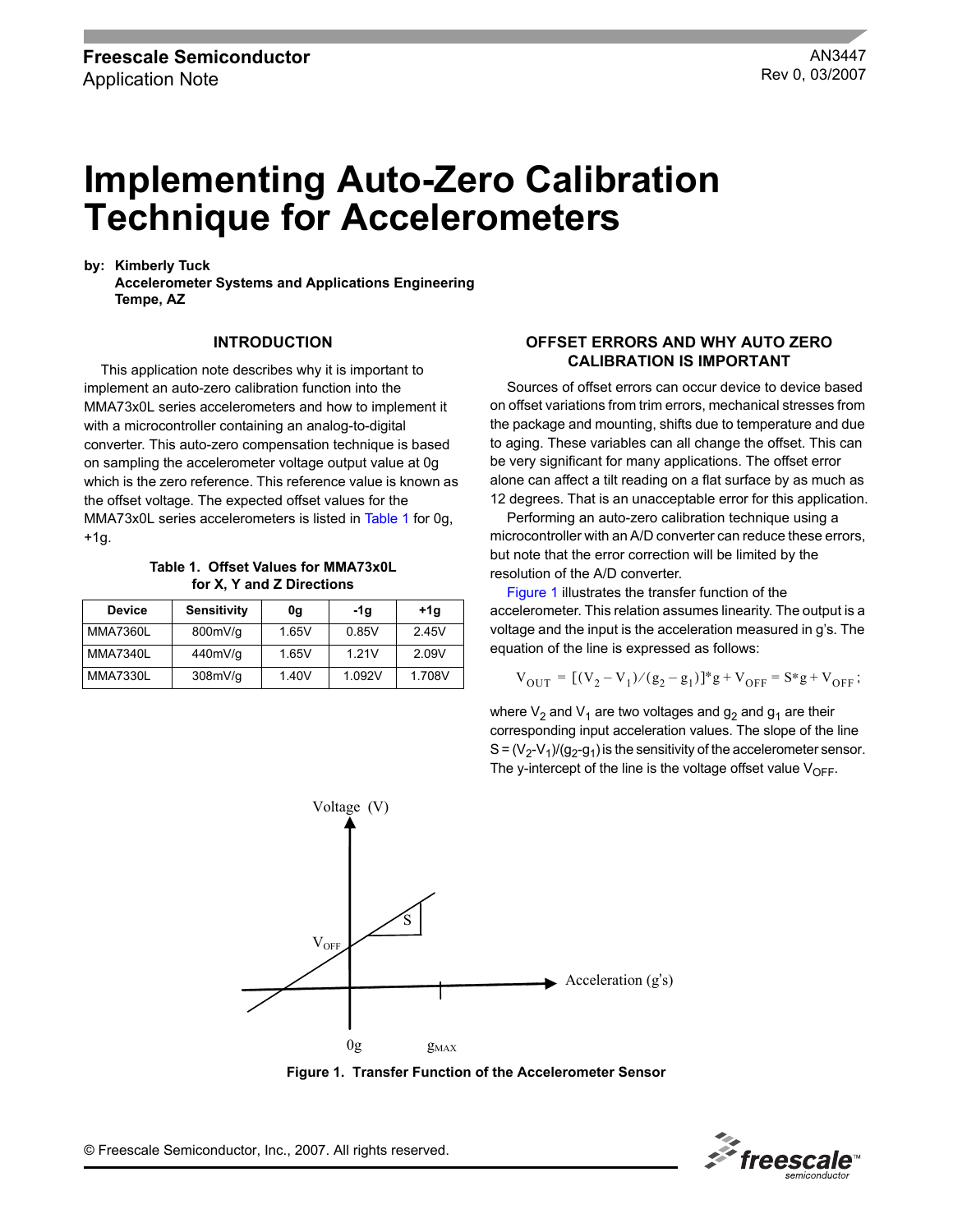A two point acceleration calibration can be performed to accurately determine the sensitivity and get rid of the offset calibration errors. This can be very expensive in high volume production due to extra time involved. Therefore, the sensitivity and offset data is given in the data sheet and a linear equation is used to determine the acceleration.

If an offset error is introduced due to device-to-device variation, mechanical stresses or offset shift due to temperature, those errors will show up as an error in the acceleration reading. As shown in [Figure](#page-1-0) 2, if an offset error is introduced ( $\Delta V_{\text{OFF}}$ ) then there will be a corresponding error in the acceleration reading, ∆g.

$$
g + \Delta g = [V_{OUT} - (V_{OFF} + \Delta V_{OFF})] / S
$$



Acceleration(g) =  $(V_{\text{OUT}} - V_{\text{OFF}})/S$ 



## **OFFSET CALIBRATION ERRORS**

<span id="page-1-0"></span>The minimum expected and maximum offset values at 0g for the MMA73x0L devices are listed in [Table](#page-1-1) 2.

<span id="page-1-1"></span>

| Table 2. Offset Value Range for the MMA73XOL |
|----------------------------------------------|
| <b>Accelerometer Series</b>                  |

| <b>Device</b><br>Name | g-Range | Min. Offset | <b>Expected</b><br><b>Offset</b> | Max. Offset |
|-----------------------|---------|-------------|----------------------------------|-------------|
| <b>MMA7360L</b>       | 1.5/6   | 1.485V      | 1.65V                            | 1.815V      |
| <b>MMA7340L</b>       | 3/12    | 1.485V      | 1.65V                            | 1.815V      |
| <b>MMA7330L</b>       | 4/16    | 1.316V      | 1.4V                             | 1.484V      |

Even though the offset is laser trimmed, offset can shift due to packaging stresses, aging and external mechanical stresses due to mounting and orientation. This results in offset calibration error. [Table](#page-1-1) 2 lists the minimum, maximum and expected offset ranges.

#### **TEMPERATURE COEFFICIENT OF OFFSET ERRORS**

The offset error due to temperature is due to the Temperature Coefficient of Offset (TCO). This parameter is the rate of change of the offset when the sensor is subject to temperature. It is defined as:  $TCO = (\Delta V_{OFF}/\Delta T)$  assuming it is linear. The MMA7360 has a TCO normalized with the span at 25ºC of **±**0.03% / ºC.

#### **TECHNIQUES FOR CALIBRATING THE OFFSET VOLTAGE**

#### **Manual 0g X, Y, Z Full Range Calibration**

In order to find the 0g voltage output value of the accelerometer it is necessary to know that the device is sitting completely level. Although placing the device on the table may seem flat, this doesn't guarantee that the device is not experiencing a slight g force. The device may be experiencing more that 0g due to packaging or device shifts. One method used to get an accurate and reliable 0g reading is to rotate the device from +1g through -1g. The max value will be +1g and the minimum value will be -1g. Assuming that the sensitivity is symmetric from zero to positive and from zero to negative the sensitivity of the device can be calculated by dividing by 2. Knowing the sensitivity the 0g offset value can be calculated by adding the sensitivity to the minimum value or by subtracting the sensitivity from the max value. It is also a good idea to place the part level and check the 0g offset value. It should be very close. This method must be followed for all three axes. The drawback of this technique is that it is tedious.

#### **Simple 0g X, Y, Z calibration**

Another method would be to assume 0g on a level surface. The device would need to be turned 90 degrees once to go from 0g XY to 0g in Z. The 0g values would be recorded this way. This technique does not guarantee as much accuracy as the previous method.

#### **AN3447**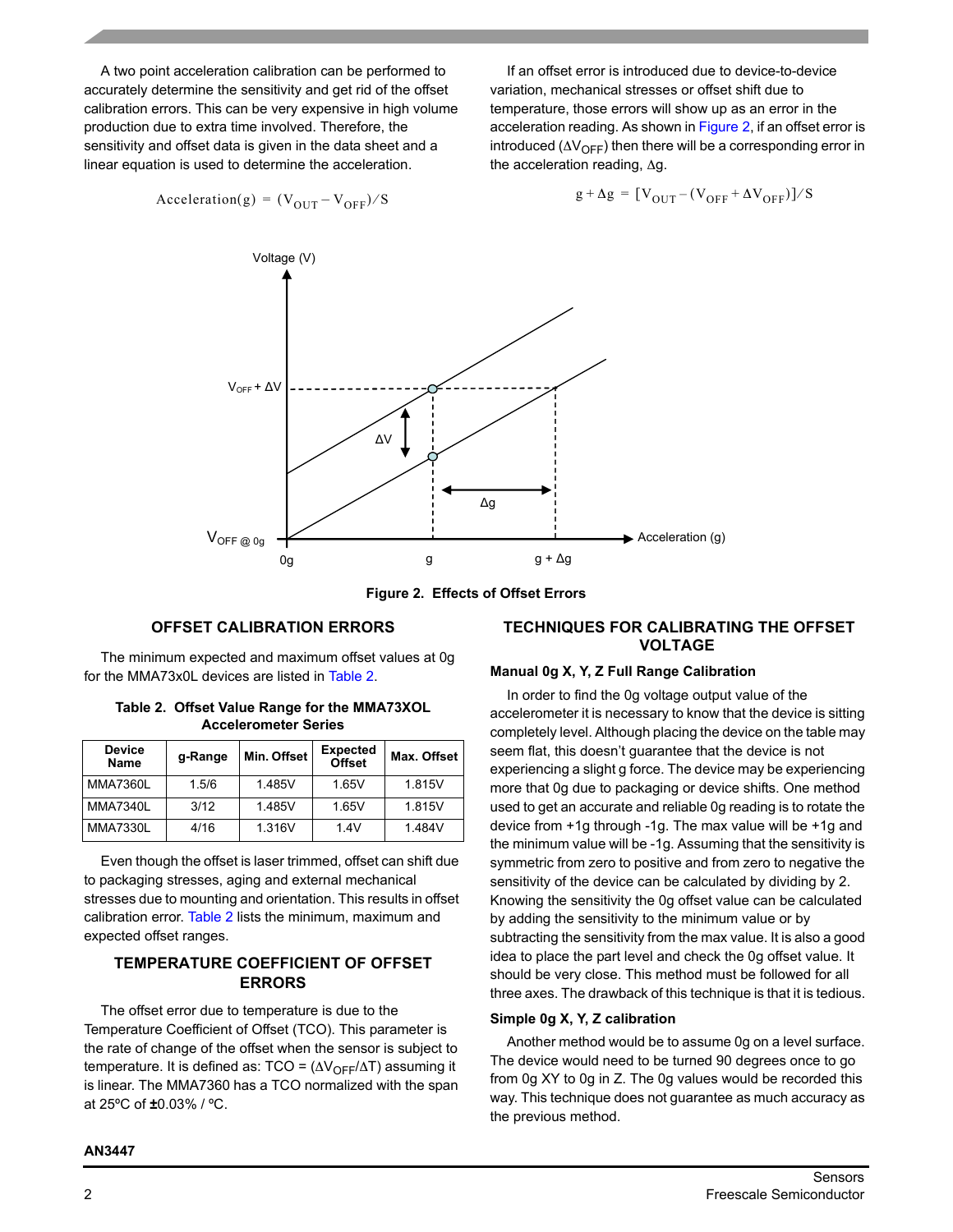#### **Freefall Calibration**

Another method to calibrate the device for 0g offset would be to record the offset of X, Y and Z while the device is in freefall. The possible downfall of this approach is the fact that the device may rotate while falling and put a force on the device. Also it may be inconvenient to recalibrate each time by putting the device in freefall. The benefit of this approach is that all three axes can be at 0g all at the same time.

#### **Simple 0g X, 0g Y, +1g Z calibration**

Another method that is extremely convenient would be to place the device on a flat surface so that X is at 0g, Y is at 0g and Z is at +1g. The values are recorded. The X and Y offset values would be fairly accurate, but the +1g value would have errors because this value would not be recorded at 0g. The known sensitivity would be subtracted from the +1g to calculate an assumed 0g offset value for Z. This is convenient in that the device would never need to be rotated or moved. The disadvantage of this approach is that it is the least accurate way to calibrate 0g offset of the above mentioned techniques.

#### **IMPLEMENTATION OF AUTO-ZERO WITH A MICROCONTROLLER**

When implementing auto-zero (a zero reference) 0g must be used. An auto-zero command can be automated by the system or it can be commanded manually. This may be somewhat dependant on the application. Note that if the autozero is to be performed only once and the offset correction data is stored in memory the TCO offset error and calibration error will not be corrected if the sensor later experiences a

wide temperature range or later experiences an offset shift. It would be wise to perform an auto-zero calibration at the operating temperature to compensate for the TCO and auto calibrate as often as possible to dynamically compensate for system offset errors.

Auto-zero can be implemented easily when the integrated sensor is interfaced to a microcontroller. The auto-zero algorithm is listed below:

- 1. Sample the sensor output when a known zero reference is applied to the sensor (0g is the reference). Store the current 0g or +1g offset (depending on the technique used) as  $CZ_{\text{OFF}}$ .
- 2. Sample the sensor output at the current applied acceleration. Call this CA.
- 3. Subtract the stored offset correction,  $CZ_{OFF}$ , from CA. The acceleration being measured at the current reading is simply:

$$
A_{MEAS} = [CA - CZ_{OFF}]/S
$$

For the *Simple 0g X, 0g Y, +1g Z calibration* technique a slightly different calculation is required for the Z axis which has recorded the  $CZ_{OFF}$  value at +1g. The sensitivity 'S' must therefore be subtracted from  $CZ_{OFF}$  in the calculation.

#### **For the Z Case:**

$$
A_{MEAS} = [CA - (CZ_{OFF} - S)]/S
$$

Note that the equation is simply a straight line equation where S is the sensitivity of the accelerometer. The auto-zero algorithm is shown graphically in [Figure](#page-2-0) 3.



<span id="page-2-0"></span>**Figure 3. Flow Chart of the Auto-Zero Algorithm**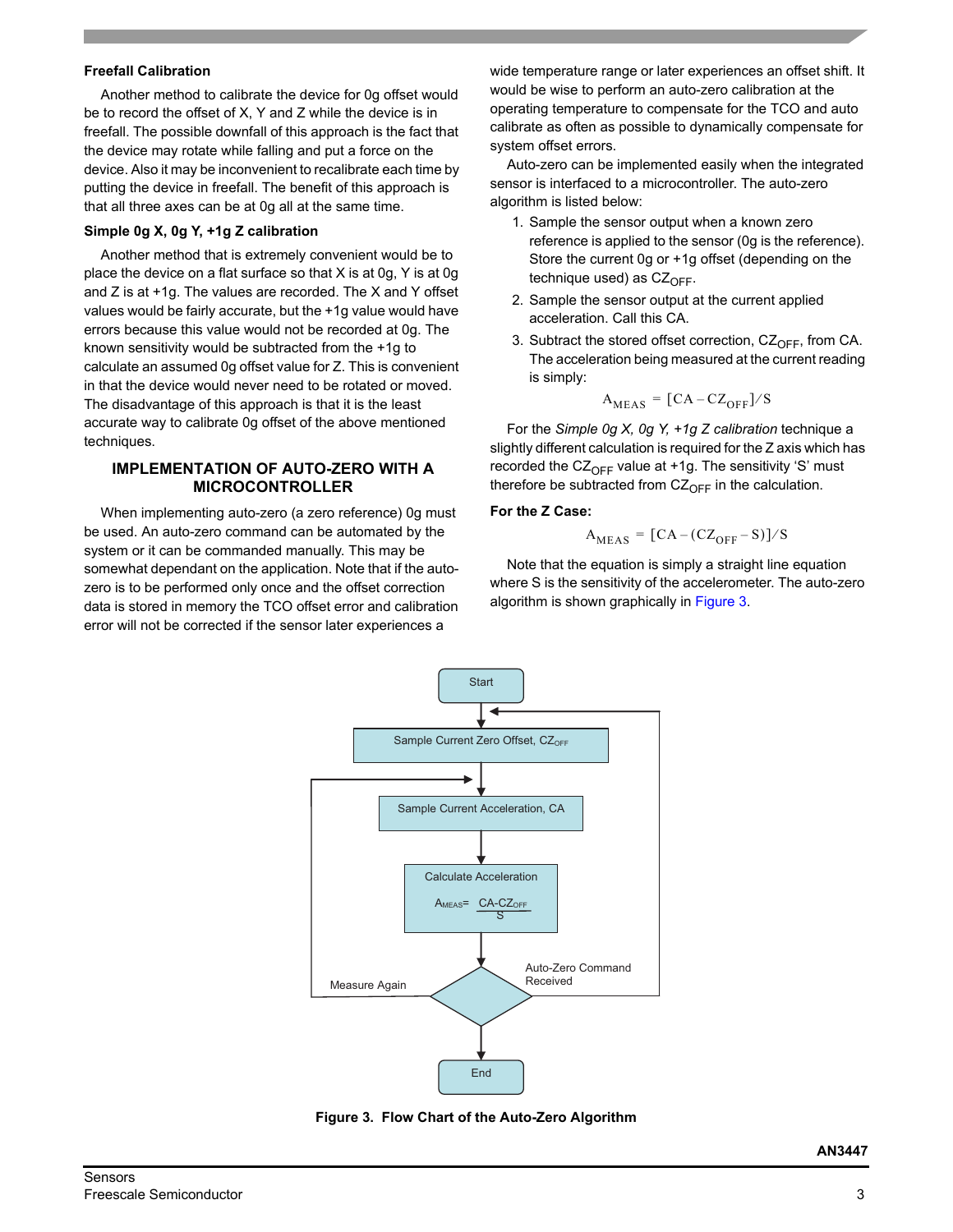#### **Sample Code for:** *Simple 0g X, 0g Y, +1g Z calibration method*

S = Sensitivity;  $X0g$  current =  $XCZ_{\text{OFF}}$ ;  $Y0g_{\text{current}} = YCZ_{\text{OFF}};$  $Z1g_{\text{current}} = ZCZ_{\text{OFF}};$ 

 $XCA = XCA$  val; YCA = YCA\_val; ZCA = ZCA\_val;

AmeasX = (XCA-X0gcurrent)/S; AmeasY = (YCA-Y0gcurrent)/S;  $AmeasZ = (ZCA-(Z1q \text{ current-S}))/S;$ 

#### **Sample Code for:** *all other 0g calibration methods*

S = Sensitivity;  $X0g$  current =  $XCZ<sub>OFF</sub>;$ Y0g\_current =  $YCZ_{OFF}$ ; Z0g current =  $ZCZ<sub>OFF</sub>;$ 

XCA = XCA\_val; YCA = YCA\_val;  $ZCA = ZCA$  val;

AmeasX = (XCA-X0gcurrent)/S; AmeasY = (YCA-Y0gcurrent)/S; AmeasZ = (ZCA-Z0g\_current)/S;

# **A/D RESOLUTION ERROR**

The auto-zero calibration technique can reduce the offset errors, but the A/D converter used in this process has a limited resolution and therefore introduces an error of its own.

Typically an 8 bit A/D converter is used, which cuts the 3.3V supply voltage on the MMA7360L into 255 steps, 12.9mV for each step. If a 10 bit A/D converter is used this would cut the 3.3V supply voltage into 1023 steps, 3.2mV for each step. A 12 bit A/D converter cuts the 3.3V supply voltage by 4095 steps, 0.8mV per step. Therefore the resolution is much better when a larger A/D converter is used, which reduces the error. Using an 8 bit A/D converter the voltage offset would be  $V_{OFF}$  + 0.129V = 1.779V. The  $V_{OFF}$  can be auto-zeroed, but the A/D converter resolution remains erroneous.

## **CONCLUSION**

An auto-zero calibration technique is very important for minimizing offset errors. It is easily implemented into the accelerometer sensor system using a microcontroller with an A/D converter and a few lines of code. The resulting minimized offset errors of the system is limited only by the resolution of the A/D converter.

#### **REFERENCES**

1. AN1636, Implementing Auto Zero for Integrated Pressure Sensors, Ador Reodique, Freescale Semiconductor, Inc., Freescale Application Note.